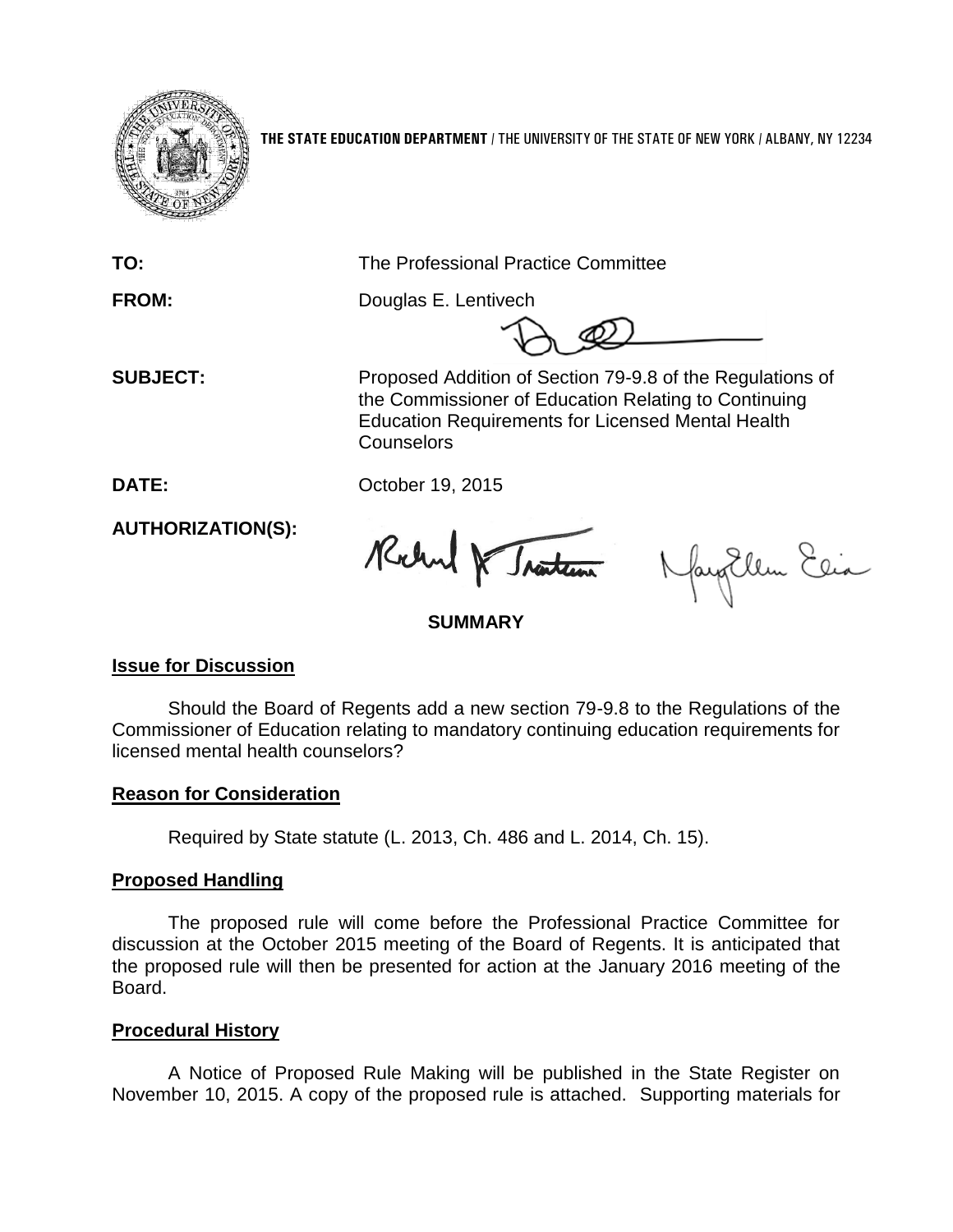the proposed amendment are available upon request from the Secretary to the Board of Regents.

### **Background Information**

Section 8412 of the Education Law, as added by Chapter 486 of the Laws of 2013, requires licensed mental health counselors to complete 36 hours of mandatory continuing education when registering to practice in New York State, effective January 1, 2017. In order to implement the requirement for continuing education in a timely manner, the law was amended by Chapter 15 of the Laws of 2014 to authorize the Department to promulgate and adopt regulations necessary to implement the law prior to the effective date.

The proposed rule establishes mandatory continuing education requirements and standards for the Department's approval of continuing education providers. The proposed rule requires each licensed mental health counselor to complete 36 hours of continuing education during each three-year registration period. The proposed rule provides a phase-in period in which licensees, whose next registration period is during the first three years after January 1, 2017, will be required to complete only one hour of mandatory continuing education for each month in the registration period after January 1, 2017.

The proposed rule defines acceptable continuing education subjects and other types of educational activities that the Department will accept to satisfy the required continuing education requirements. Acceptable continuing education must contribute to the professional practice of mental health counseling and must be offered by a provider approved by the Department, based upon an application and payment of a fee. Acceptable courses may include, but are not limited to, university and college credit and non-credit courses, and professional development and technical sessions related to the practice of mental health counseling. Other acceptable education activities include: (1) preparing and teaching a course offered by a provider of continuing education; (2) preparing and teaching a course, acceptable to the Department, at a higher education institution or psychotherapy institute relating to the practice of mental health counseling; (3) making a technical presentation at a professional conference sponsored by an organization that is a provider of continuing education; (4) completing a self-study program offered by a provider approved by the Department; (5) authoring a first-time article published in a peer-reviewed journal or a chapter in a published book; and (6) authoring a first-time book in the practice of mental health counseling.

Organizations or individuals that may apply to offer continuing education to licensed mental health counselors include: higher education institutions; psychotherapy institutes chartered by the Board of Regents; national, state and local professional mental health counselor associations; national organizations of jurisdictional mental health counseling boards; entities operated under an operating certificate issued under the Mental Hygiene law; and entities defined in the Public Health law. In order to become an approved provider, the organization or individual must submit the \$900 fee and an application that meets the requirements in the proposed addition to the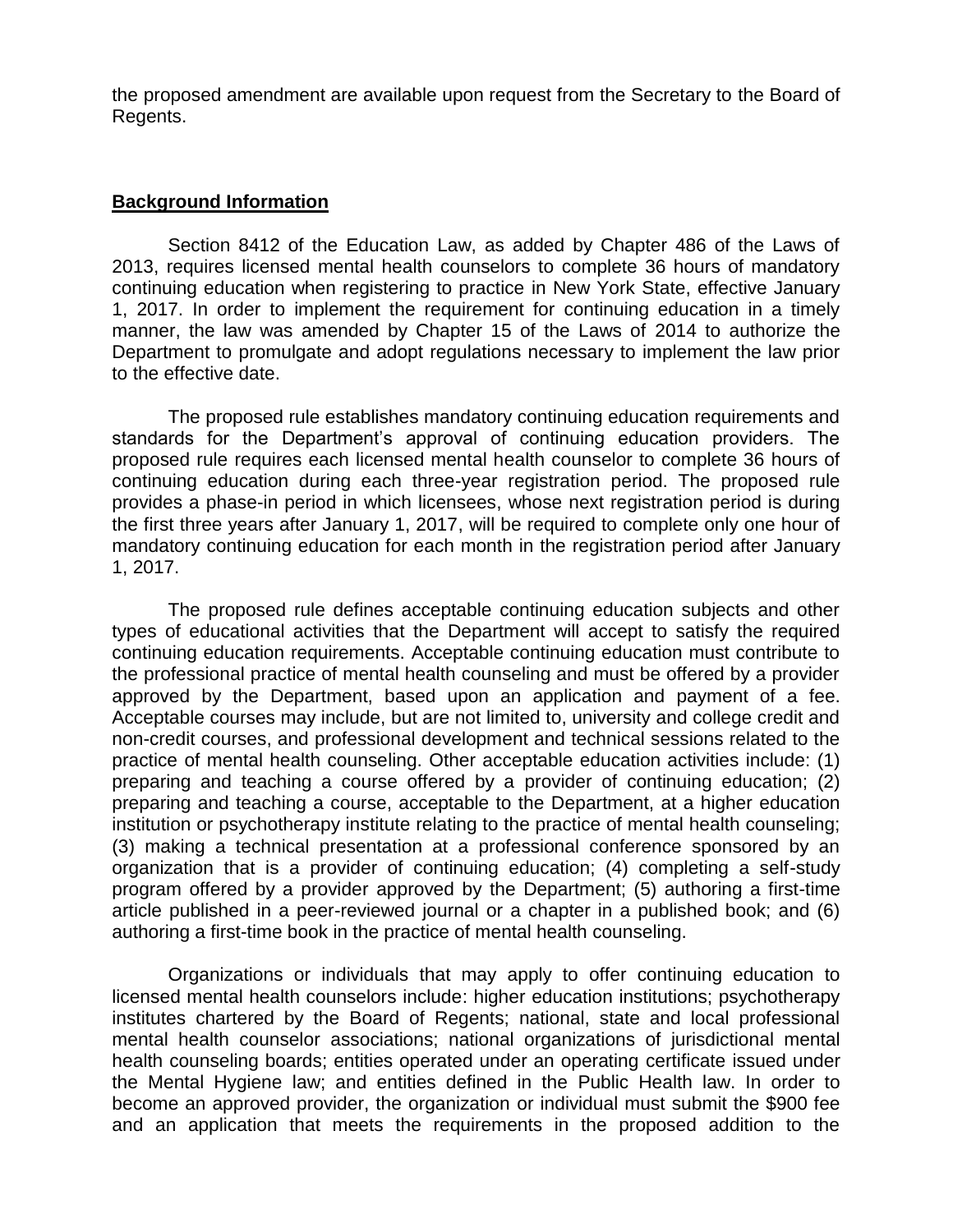Commissioner's regulations. An approved provider must apply and pay the fee every three years and, if the Department determines a provider is not meeting the standards set forth in the proposed rule, the Department may deny or terminate its approval.

The proposed rule also establishes continuing education requirements when there is a lapse in practice, requirements for licensees under conditional registration, and fees for licensees and providers. The proposed rule is modeled after similar mandatory continuing education requirements for licensed master social workers and licensed clinical social workers, for whom continuing education requirements have been in place since January 1, 2015 and for physical therapists and licensed massage therapists, for whom continuing education requirements have been in place since 2009 and 2012, respectively.

### **Timetable for Implementation**

The proposed rule will come before the Board of Regents for action at its January 2016 meeting. If adopted at the January meeting, the rule will become effective January 1, 2017, which is the effective date of the statute.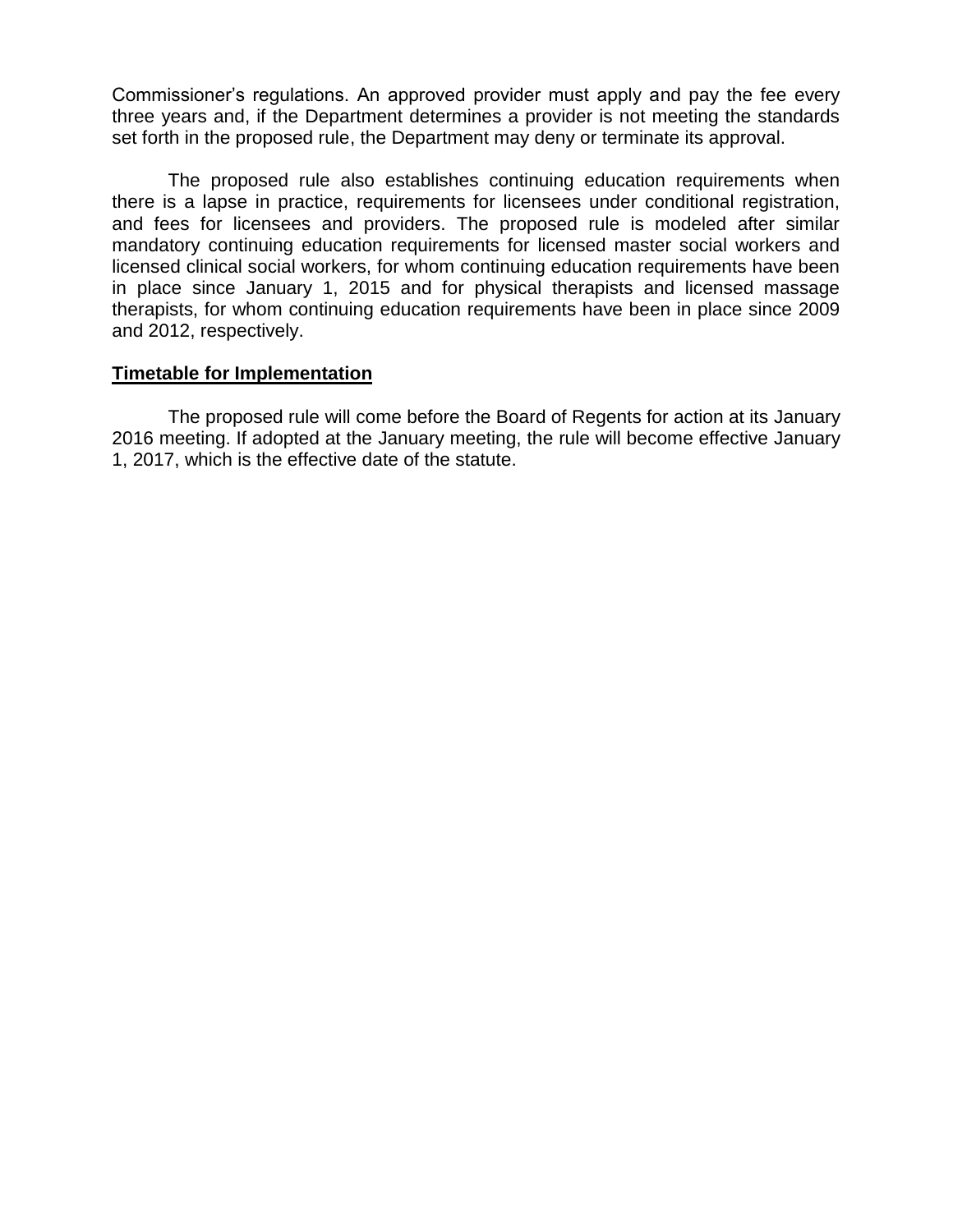AMENDMENT TO THE REGULATIONS OF THE COMMISSIONER OF EDUCATION

Pursuant to sections 207, 212, 6504, 6507 and 8412 of the Education Law, Chapter 486 of the Laws of 2013 and Chapter 15 of the Laws of 2014.

Section 79-9.8 of the Regulations of the Commissioner of Education is added, effective January 1, 2017, to read as follows:

§79-9.8 Continuing education for licensed mental health counselors.

(a) Definitions. As used in this section:

(1) Acceptable accrediting agency means an organization accepted by the department as a reliable authority for the purpose of accreditation at the postsecondary level, applying its criteria for granting accreditation in a fair, consistent and nondiscriminatory manner, such as an agency recognized for this purpose by the Council for Higher Education Accreditation.

(2) Higher education institution means a degree-granting postsecondary institution accredited by an acceptable accrediting agency.

(3) Psychotherapy institute means a psychotherapy institute chartered by the Board of Regents, or an institution offering a program which meets the requirements of section 52.35 of this Title.

(b) Applicability of requirements.

(1) Each licensed mental health counselor, required under article 163 of the Education Law to register with the department to practice in New York State, shall comply with the mandatory continuing education requirements as prescribed in subdivision (c) of this section, except those licensees exempt from the requirement or who obtain an adjustment to the requirement pursuant to paragraph (2) of this subdivision or who are subject to a different requirement pursuant to this section.

(2) Exemptions and adjustments to the requirement.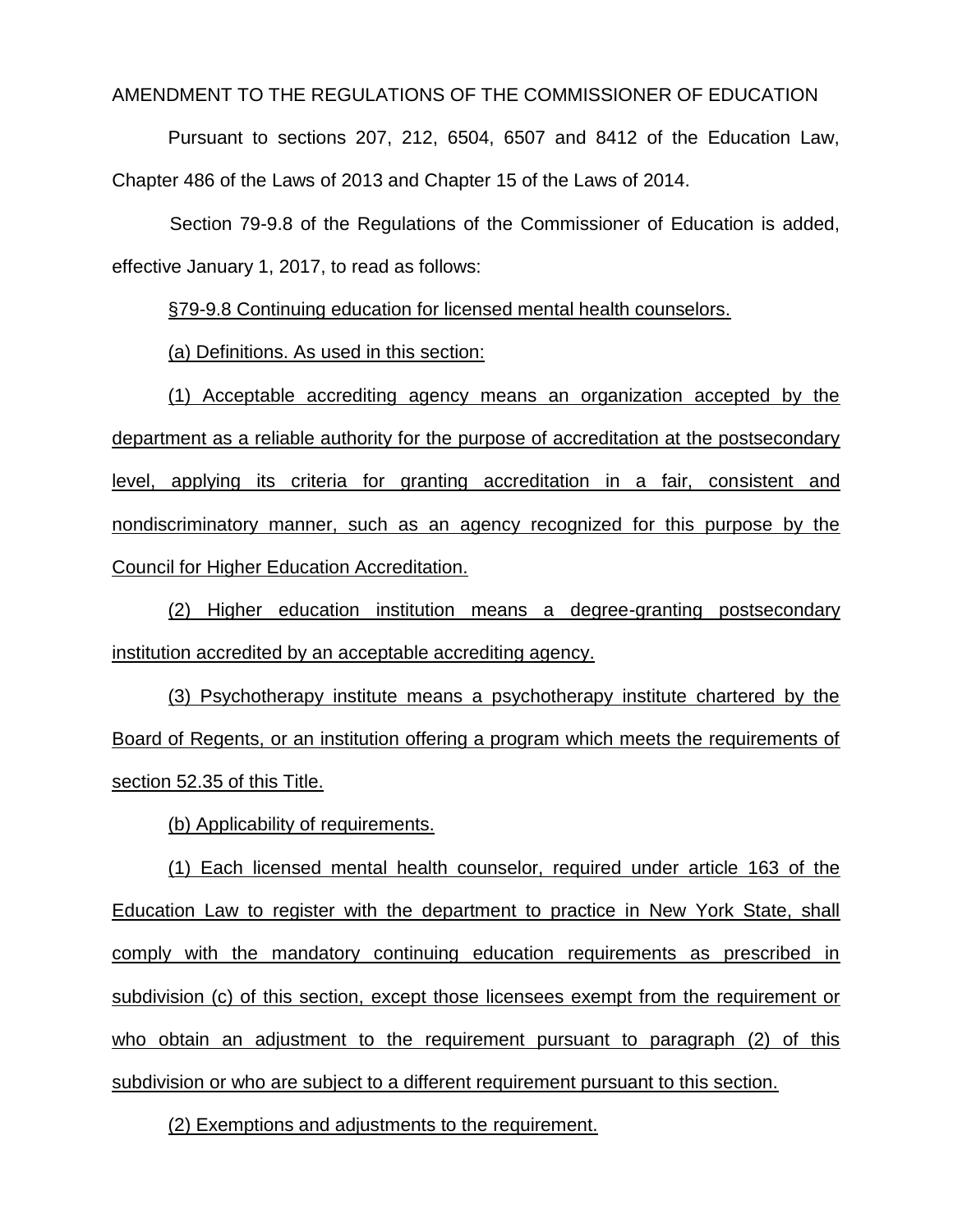(i) Exemptions. The following licensees shall be exempt from the continuing education requirements, as prescribed in subdivision (c) of this section:

(a) licensees for the triennial registration period during which they are first licensed to practice as a licensed mental health counselor in New York State; and

(b) licensed mental health counselors who are not engaged in the practice of mental health counseling, as evidenced by not being registered to practice in New York State, except as otherwise prescribed in subdivision (e) of this section to meet the requirements for the resumption of practice in New York State.

(ii) Adjustments to the requirement. An adjustment to the continuing education requirement, as prescribed in subdivision (c) of this section, may be made by the department, provided that the licensee documents good cause that prevents compliance or the department determines otherwise that there is good cause that prevents compliance, which shall include, but not be limited to, any of the following reasons: poor health or a specific physical or mental disability certified by an appropriate health care professional; or extended active duty with the Armed Forces of the United States; or other good cause beyond the licensee's control which in the judgment of the department, makes it impossible for the licensee to comply with the continuing education requirements in a timely manner.

(c) Mandatory continuing education requirement.

(1) General requirement.

(i) During each triennial registration period, meaning a registration period of three years' duration, an applicant for registration shall complete at least 36 hours of continuing education, acceptable to the department, as defined in paragraph (2) of this subdivision. Any licensed mental health counselor whose first registration date following January 1, 2017 occurs less than three years from such date shall complete continuing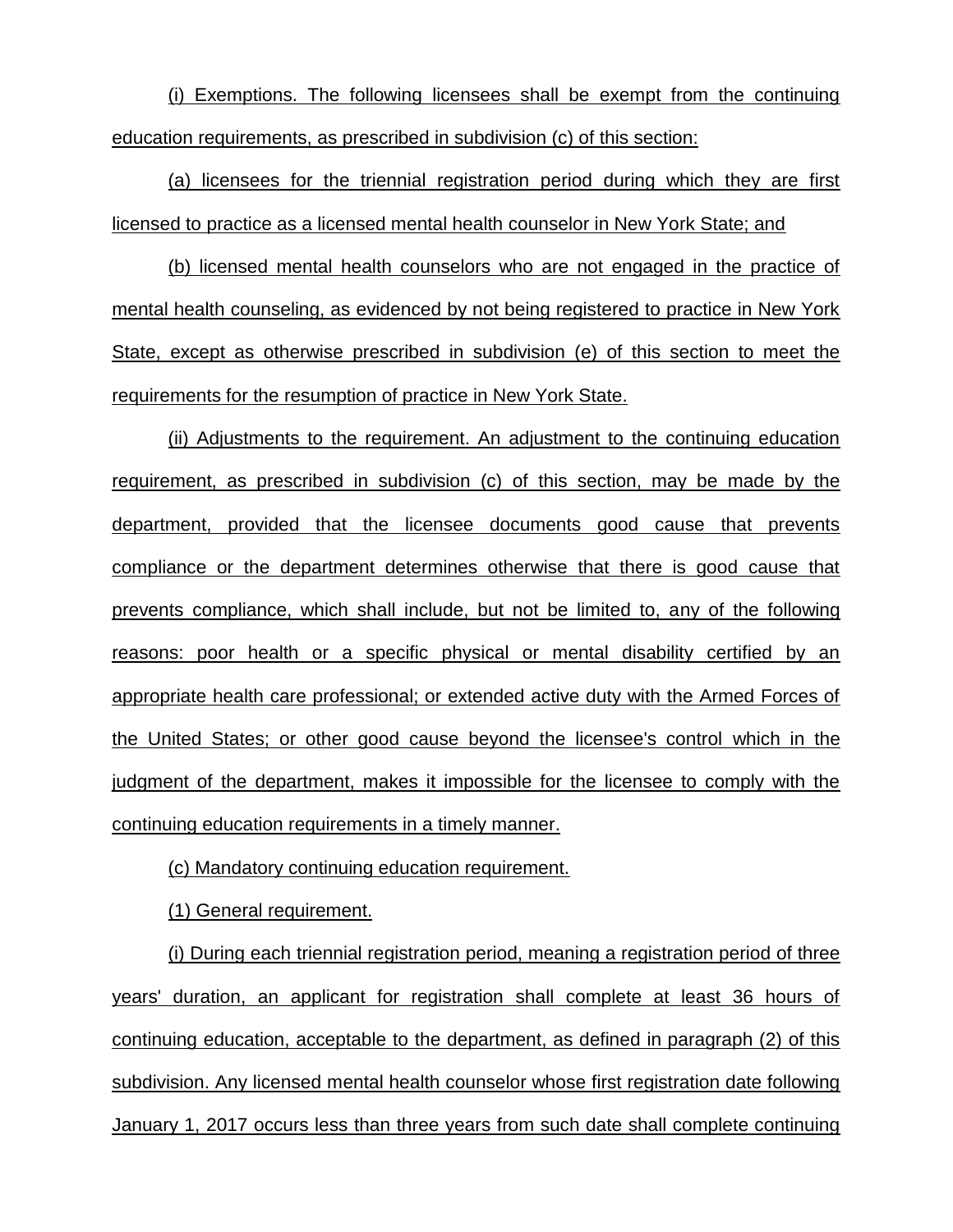education hours on a prorated basis at the rate of one hour of acceptable formal continuing education per month for the period beginning January 1, 2017 up to the first registration date thereafter. Such continuing education shall be completed during the period beginning January 1, 2017 and ending before the first day of the new registration period.

(ii) Proration. Unless otherwise prescribed in this section, during each registration period of less than three years' duration, an applicant for registration shall complete acceptable continuing education, as defined in paragraph (2) of this subdivision and within the limits prescribed in such paragraph, on a prorated basis at a rate of one hour of continuing education per month for such registration period.

(2) Acceptable formal continuing education. To be acceptable to the department, continuing education shall meet the requirements of this paragraph. Such continuing education must be in subjects prescribed in subparagraph (i) of this paragraph and be the types of learning activities prescribed in subparagraph (ii) of this paragraph and subject to the prohibition contained in subparagraph (iii) of this paragraph.

(i) Acceptable subjects.

(a) The formal continuing education shall be in professional and clinical skills in accordance with the practice of mental health counseling as defined in section 8402 of the Education Law. Such subjects may include but shall not be limited to: clinical interventions and evidence-based practice; cross-disciplinary offerings from medicine, law, administration, education, behavioral and social sciences related to mental health counseling practice, patient communications, recordkeeping, and matters relating to law and/or ethics which contribute to professional practice in mental health counseling and the health, safety, and/or welfare of the public.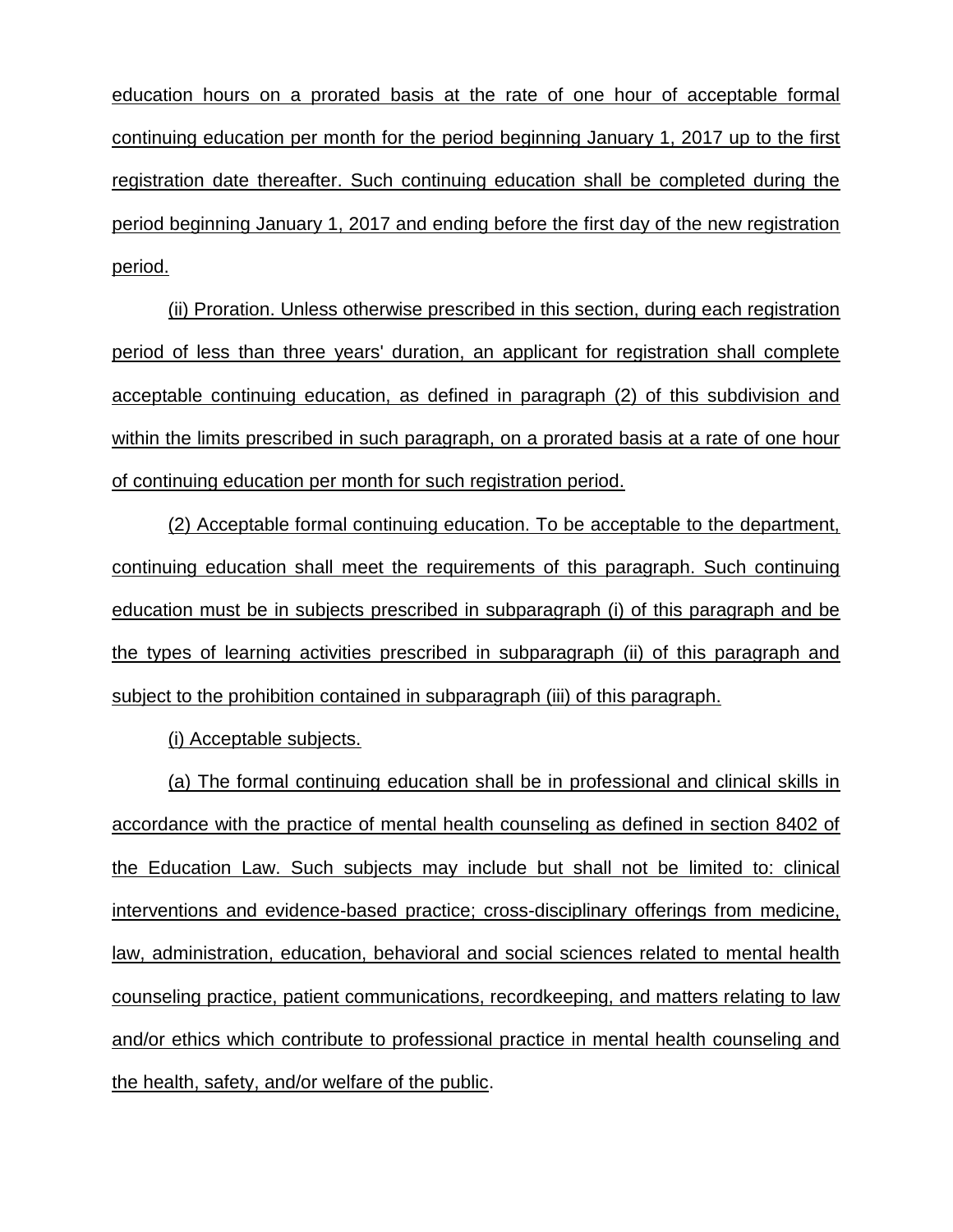(b) All subject topics must be comparable to those taught in professional education programs in mental health counseling offered by a program that is registered under section 52.32 of the Commissioner's Regulations.

(ii) Types of learning activities. Acceptable continuing education shall be the types of learning activities prescribed in this subparagraph and shall be subject to the limitations prescribed in this subparagraph and subparagraph (iii) of this paragraph.

(a) Courses of learning. Acceptable courses of learning and other education activities must be taken from a provider who has been approved by the department on the basis of an application and fee, pursuant to subdivision (i) of this section. Formal courses of learning shall include but not be limited to, university and college credit and non-credit courses, and professional development programs and technical sessions offered by national, state and local professional associations and other organizations acceptable to the department, and any other organized educational and technical programs related to the practice of mental health counseling that are acceptable to the department.

(b) Other educational activities. Acceptable continuing education shall be the following other educational activities:

(1) preparing and teaching a course offered by a provider of continuing education to licensed mental health counselors, approved pursuant to subdivision (i) of this section, provided that such teaching shall not be acceptable where the licensee has taught the course on more than one occasion without presenting new or revised material. Continuing education hours that may be credited for this activity may include actual instructional time plus preparation time which may be up to two additional hours for each hour of presentation;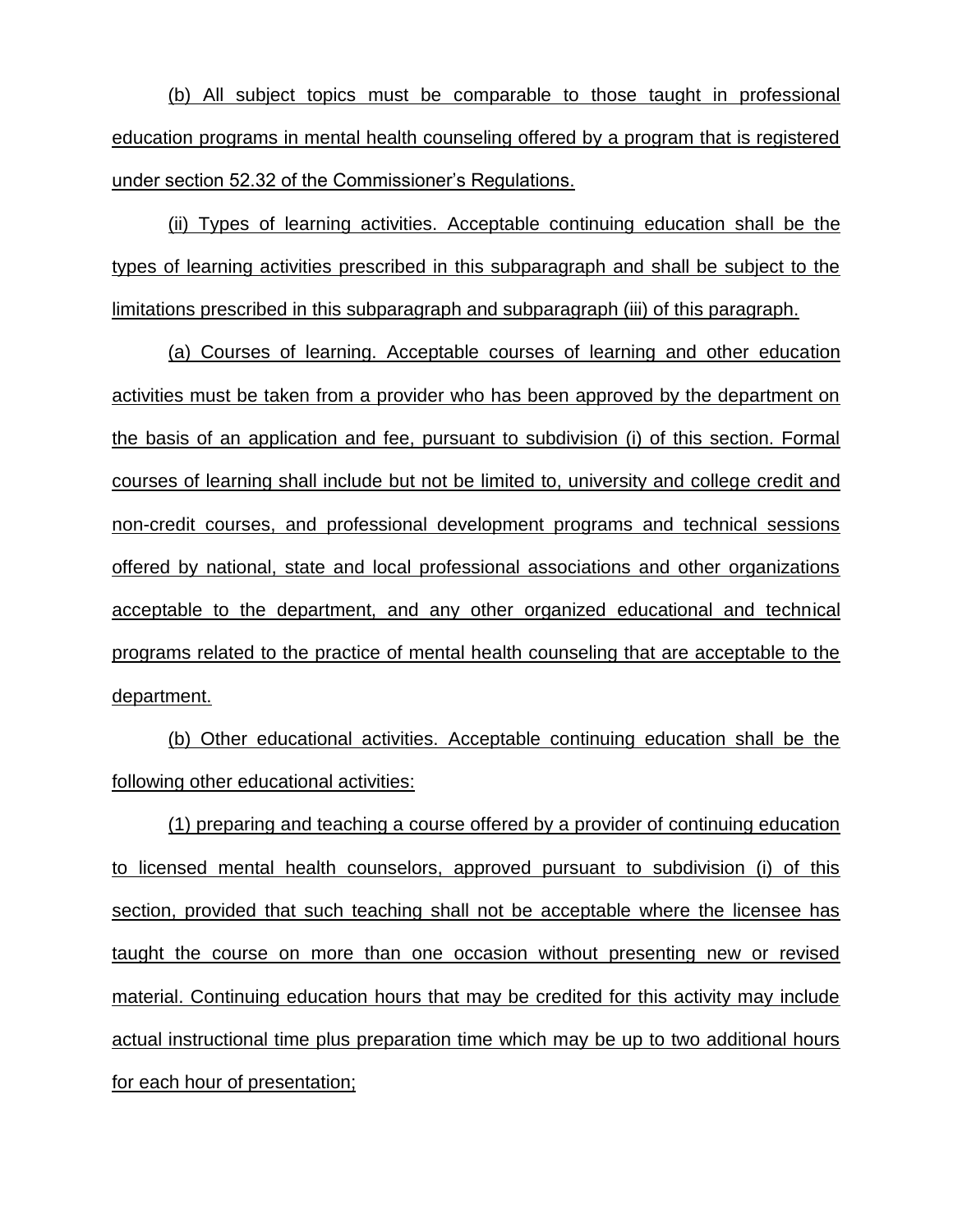(2) preparing and teaching a course, acceptable to the department, at a higher education institution or psychotherapy institute, as defined in paragraphs (2) and (3) of subdivision (a) of this section, relating to the practice of mental health counseling, provided that such teaching shall not be acceptable where the licensee has taught the course on more than one occasion without presenting new or revised material. Continuing education hours that may be credited for this activity may include actual instructional time plus preparation time which may be up to two additional hours for each hour of presentation;

(3) making a technical presentation at a professional conference sponsored by an organization that is a provider of continuing education to licensed mental health counselors and that is approved pursuant to subdivision (i) of this section, provided that such presentation shall not be acceptable where the licensee has presented on the topic on more than one occasion without presenting new or revised material. Continuing education hours that may be credited for this activity shall include actual presentation time, plus preparation time which may be up to two additional hours for each hour of presentation;

(4) completing a self-study program, meaning structured study, offered by a provider approved pursuant to subdivision (i) of this section, that is based on audio, audio-visual, written, on-line, or other media, and does not include live instruction, transmitted in person or otherwise, during which the student may communicate and interact with the instructor and other students. Self-study may comprise no more than twelve hours of continuing education in any three-year registration period, or one-third of the hours for a registration period other than three years;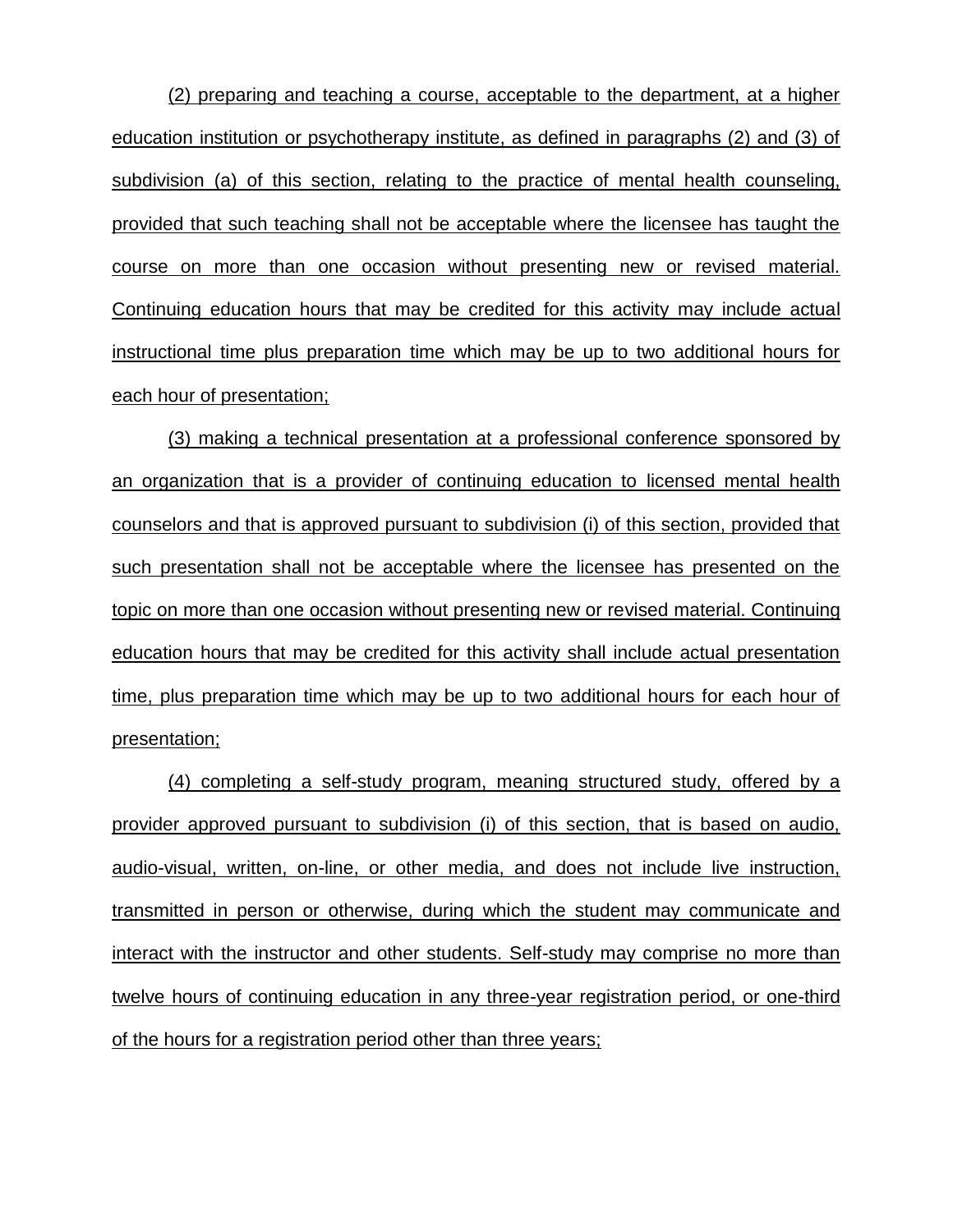(5) authoring a first-time article published in a peer-reviewed journal or a chapter in a published book, provided that the amount of continuing education credit awarded for such activity shall be two hours; or

(6) authoring a first-time book in the practice of licensed mental health counseling, provided that the amount of continuing education credit awarded for such activity shall be five hours.

(c) The department may, in its discretion and as needed to contribute to the health and welfare of the public, require the completion of continuing education courses in specific subjects to fulfill this mandatory continuing education requirement.

(iii) Prohibition.

(a) Any continuing education designed for the sole purpose of personal development, marketing, business practices, and maximizing profits for the practice of a licensed mental health counselor shall not be considered by the department as acceptable continuing education.

(b) Supervision of a licensed mental health counselor, limited permit holder, student or intern in a placement that is part of a license-qualifying program, shall not be considered by the department as acceptable continuing education.

(d) Renewal of registration. At each re-registration, licensed mental health counselors shall certify to the department that they have either complied with the continuing education requirements, as prescribed in this section, or are subject to an exemption or adjustment to such continuing education requirements, as prescribed in subdivision (b) of this section.

(1) A licensee who has not satisfied the mandatory continuing education requirements shall not practice until such requirements have been met and the licensee has been issued a registration certificate by the department, except where a licensee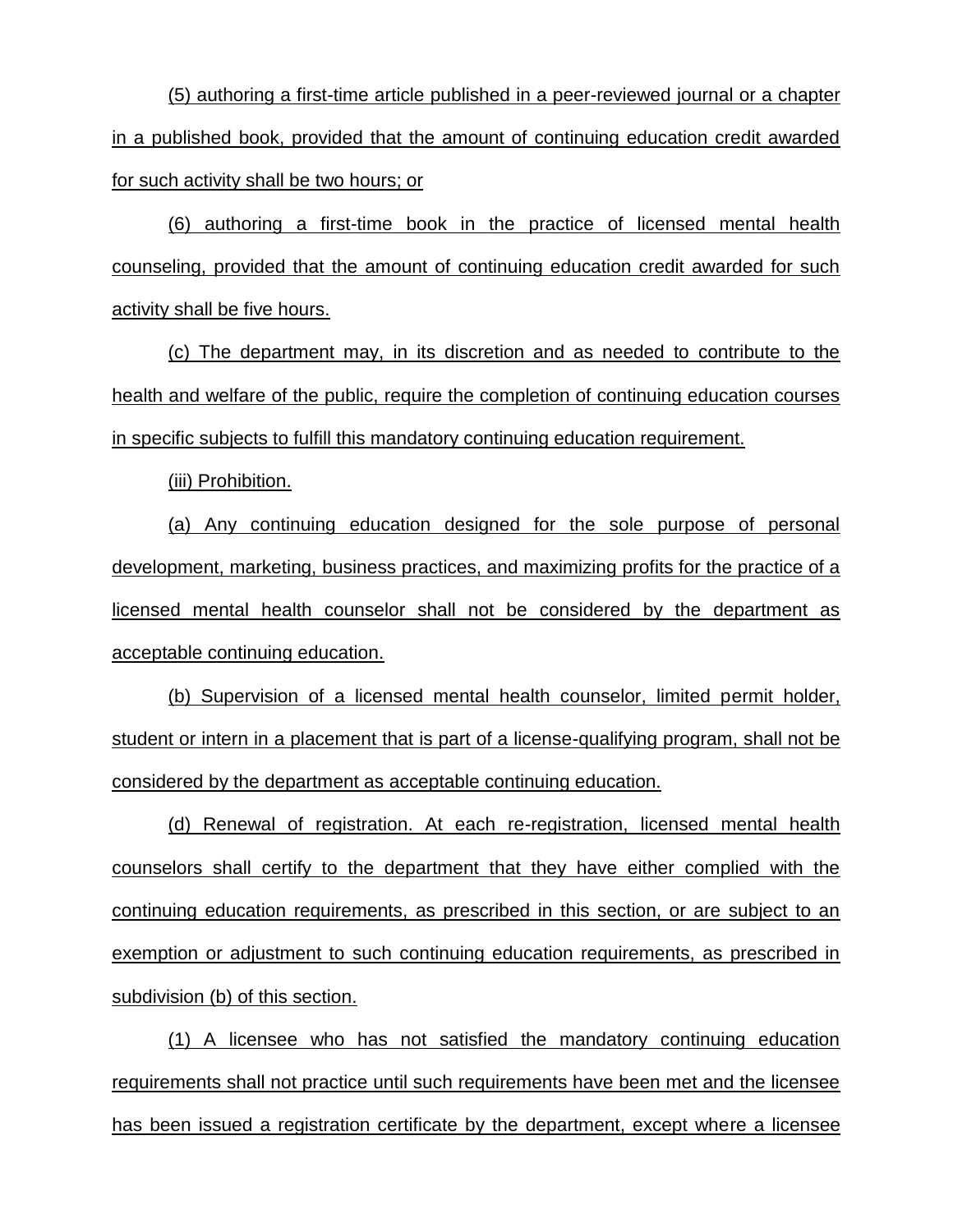has been issued a conditional registration, as provided for in subdivision (f) of this section.

(2) Continuing education hours taken during one registration period may not be transferred to the subsequent registration period.

(e) Requirement for lapse in practice.

(1) A licensee returning to the practice of licensed mental health counseling after a lapse in practice, as evidenced by not being registered to practice in New York State, whose first registration date after such lapse in practice occurs less than three years from January 1, 2017, shall be required to complete:

(i) at least one hour of acceptable continuing education for each month beginning with January 1, 2017 until the beginning of the new registration period, which shall be completed for a licensee who has not lawfully practiced mental health counseling continuously in another jurisdiction throughout such lapse period, in the 12-month period before the beginning of the new registration period; and for the licensee who has lawfully practiced as a licensed mental health counselor continuously in another jurisdiction throughout such lapse period, in the new registration period or at the option of the licensee in the period beginning 36 months before the commencement of the new registration period and ending at the conclusion of such new registration period; and

(ii) for a licensee who has not lawfully practiced as a licensed mental health counselor continuously in another jurisdiction throughout such lapse period, at least 12 hours of acceptable continuing education in each successive 12-month period of the new registration period; and for a licensee who has lawfully practiced licensed mental health counseling continuously in another jurisdiction throughout such lapse period, the regular continuing education requirement during the new registration period.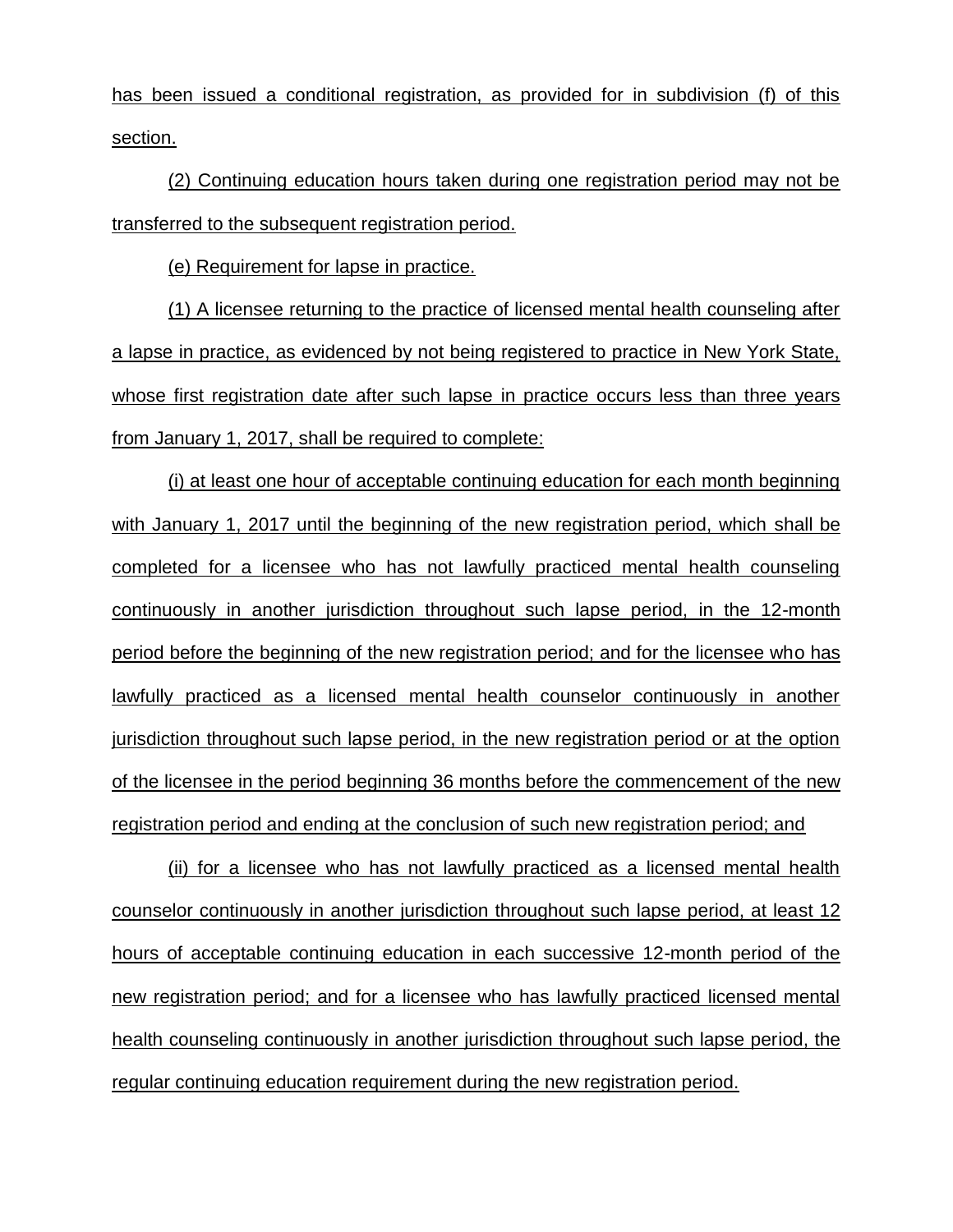(2) Except as prescribed in paragraph (1) of this subdivision for registrations therein specified, a licensee who returns to practice as a licensed mental health counselor after a lapse in practice in which the licensee was not registered to practice in New York State and did not lawfully practice continuously in another jurisdiction throughout the lapse period, shall be required to complete:

(i) the continuing education requirement applicable to the period of time the licensee was registered in the licensee's last registration period;

(ii) at least one hour of acceptable continuing education for each month of lapsed registration up to a maximum 36 hours, which shall be completed in the 12 months before the beginning of the new registration period; and

(iii) at least 12 hours of acceptable continuing education in each succeeding 12 month period, after such registration is reissued, until the next registration date.

(3) Except as prescribed in paragraph (1) of this subdivision for registrations therein specified, a licensee who returns to practice as a licensed mental health counselor after a lapse in practice in which the licensee was not registered to practice in New York State but did lawfully practice mental health counseling continuously in another jurisdiction throughout the lapse period, shall be required to complete:

(i) the continuing education requirement applicable to the period of time the licensee was registered in the licensee's last registration period; and

(ii) at least one hour of acceptable continuing education for each month of lapsed registration up to a maximum of 36 hours, which shall be completed in the new registration period, or at the option of the licensee in the period beginning 36 months before the commencement of the new registration period and ending at the conclusion of the new registration period; and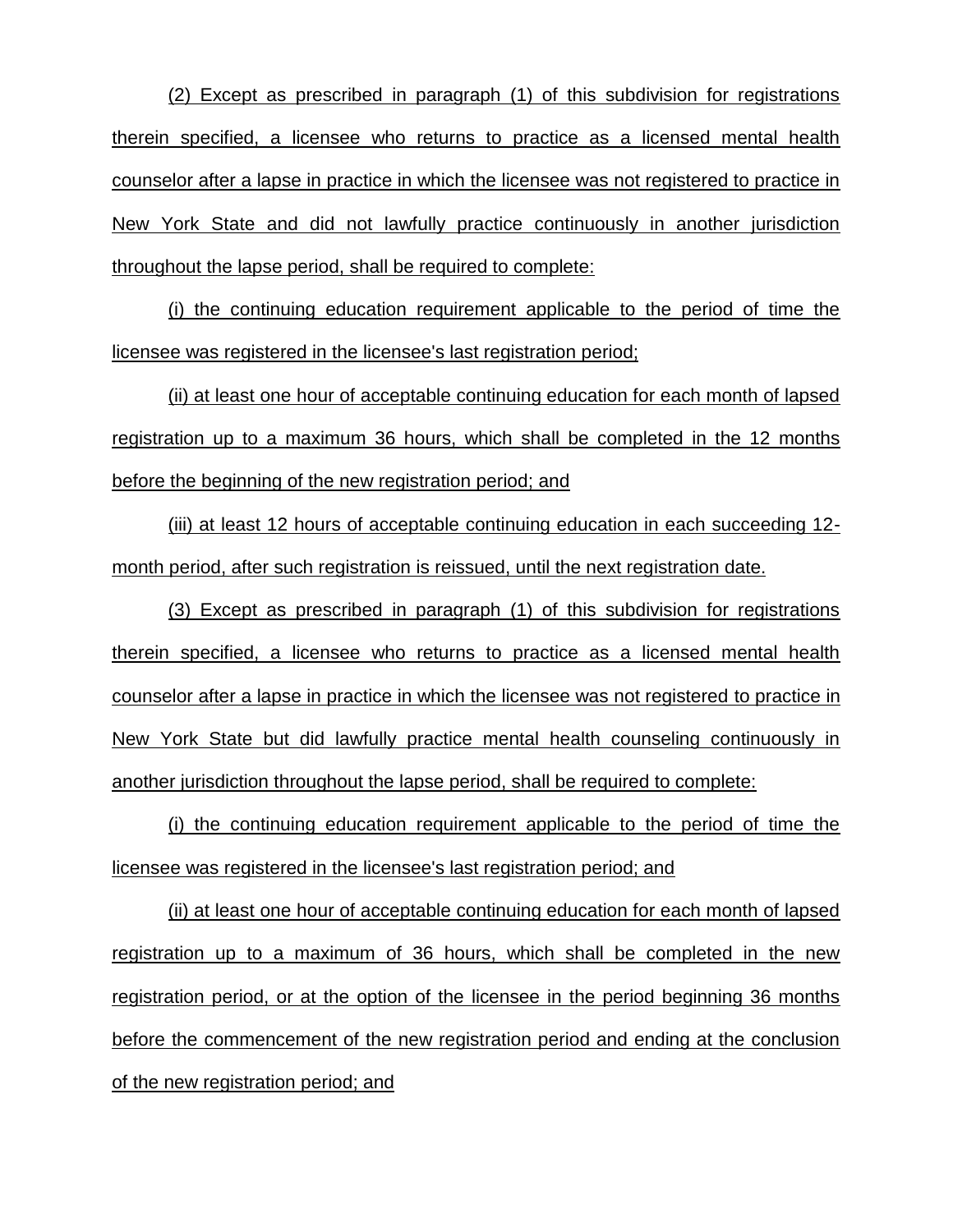(iii) the regular continuing education requirement during the new registration period.

(f) Conditional registration.

(1) The department may issue a conditional registration to a licensee who attests to or admits to noncompliance with the continuing education requirements of this section, provided that such licensee meets the following requirements:

(i) the licensee agrees to remedy such deficiency within the conditional registration period;

(ii) the licensee agrees to complete the regular continuing education requirement at the rate of one hour of acceptable continuing education per month during such conditional registration period; and

(iii) the licensee agrees to complete additional continuing education during such conditional registration period, which the department may require to ensure the licensee's proper delivery of professional mental health counseling services consistent with the licensee's practice as a licensed mental health counselor.

(2) The duration of such conditional registration shall not exceed one year and shall not be renewed or extended.

(g) Licensee records. Each licensee subject to the requirements of this section shall maintain, or ensure access by the department to, a record of completed continuing education, which includes: the title of the course if a course, the type of educational activity if an educational activity, the subject of the continuing education, the number of hours of continuing education completed, the provider's name and any identifying number (if applicable), attendance verification if a course, participation verification if another educational activity, a copy of any article or book for which continuing education credit is claimed with proof of publication, and the date and location of the continuing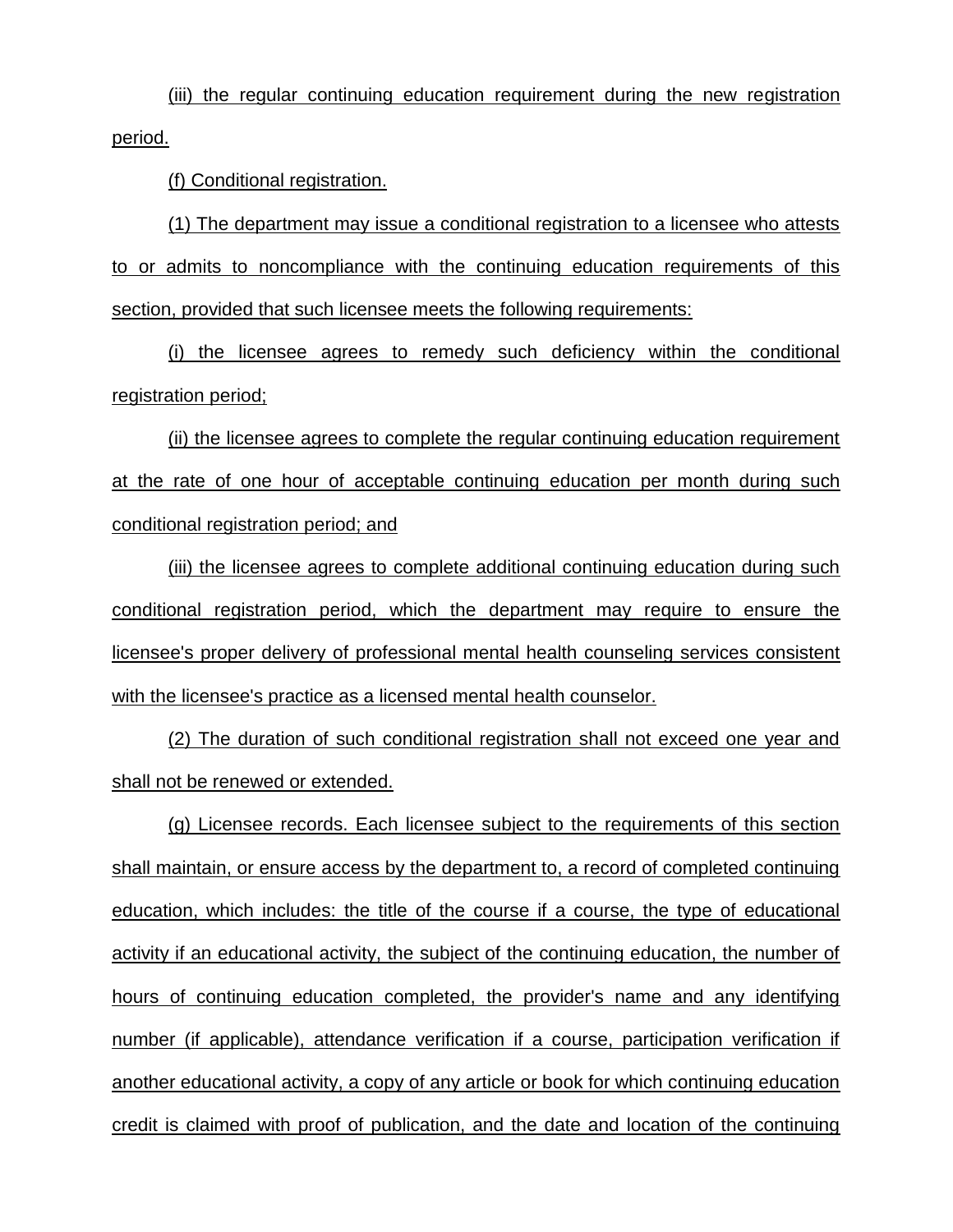education. Such records shall be retained for at least six years from the date of completion of the continuing education and shall be made available for review by the department in the administration of the requirements of this section.

(h) Measurement of continuing education study. Continuing education credit shall be granted only for acceptable continuing education, as prescribed in subdivision (c) of this section. For continuing education courses, a minimum of 50 minutes shall equal one continuing education hour of credit. For credit-bearing university or college courses, each semester-hour of credit shall equal 15 continuing education hours of credit, and each quarter-hour of credit shall equal 10 continuing education hours of credit. Continuing education credit for other educational activities shall be awarded as described in clause (b) of subparagraph (ii) of paragraph (2) of subdivision (c) of this section or as otherwise prescribed by the department.

(i) Provider approval.

(1) An entity or individual seeking approval by the department as a provider of continuing education to licensed mental health counselors in the form of courses of learning or self-study programs shall submit the fee prescribed in paragraph (3) of subdivision (j) of this section and meet the requirements of paragraphs (2) and (3) of this subdivision.

(2) An entity or individual eligible to apply for approval to be a provider of continuing education to licensed mental health counselors includes, but is not limited to:

(i) a higher education institution that offers programs that are registered pursuant to Part 52 of this Title as leading to licensure as a licensed mental health counselor in New York or accredited by the Council for Accreditation of Counseling and Related Educational Programs (CACREP) or a higher education institution that is accredited by an acceptable accrediting agency and that offers graduate coursework that is directly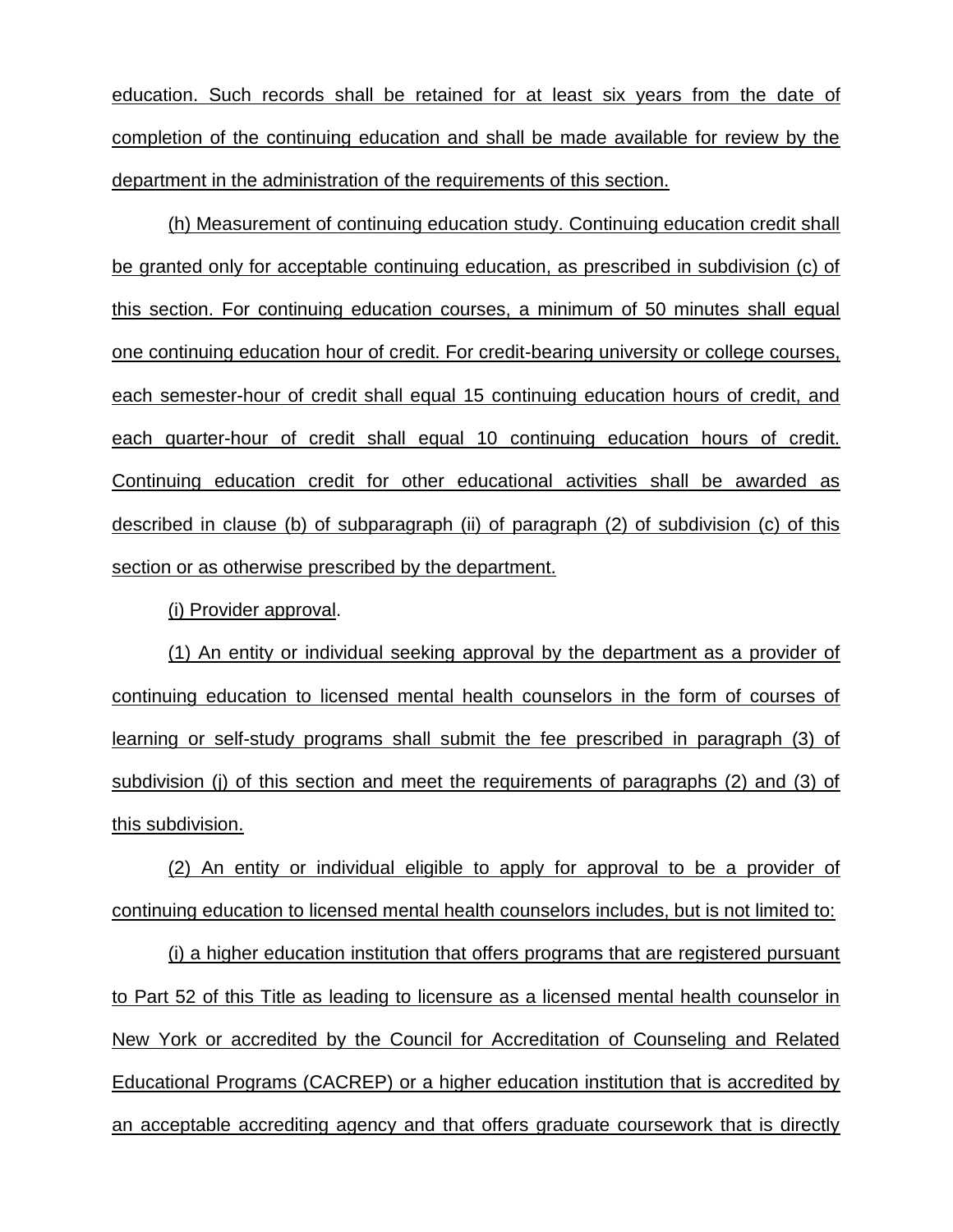related to the enhancement of practice, skills and knowledge of licensed mental health counselors;

(ii) a psychotherapy institute, as defined in paragraph (3) of subdivision (a) of this section that offers coursework that is directly related to the enhancement of practice, skills and knowledge of licensed mental health counselors;

(iii) a national mental health counselor organization or other professional organization that promotes and protects the health, safety and welfare of the public and fosters good practice in the mental health counseling profession, including specialty boards, acceptable to the department;

(iv) a New York State mental health counselor organization, acceptable to the department, that is incorporated or otherwise organized in New York State that promotes and protects the health, safety and welfare of the public and fosters good practice in the mental health counseling profession in the State of New York as a whole and/or a region of the State of New York;

(v) a national organization of jurisdictional boards of mental health counseling that promote and protect the health, safety and welfare of the public and fosters good practice in the mental health counseling profession;

(vi) an entity operated under an operating certificate appropriately issued in accordance with articles 16, 31 or 32 of the Mental Hygiene Law;

(vii) an entity, hospital or health facility defined in section 2801 of the Public Health Law; or

(viii) an individual with expertise to provide continuing education to New York State licensed mental health counselors.

(3) Department review of providers.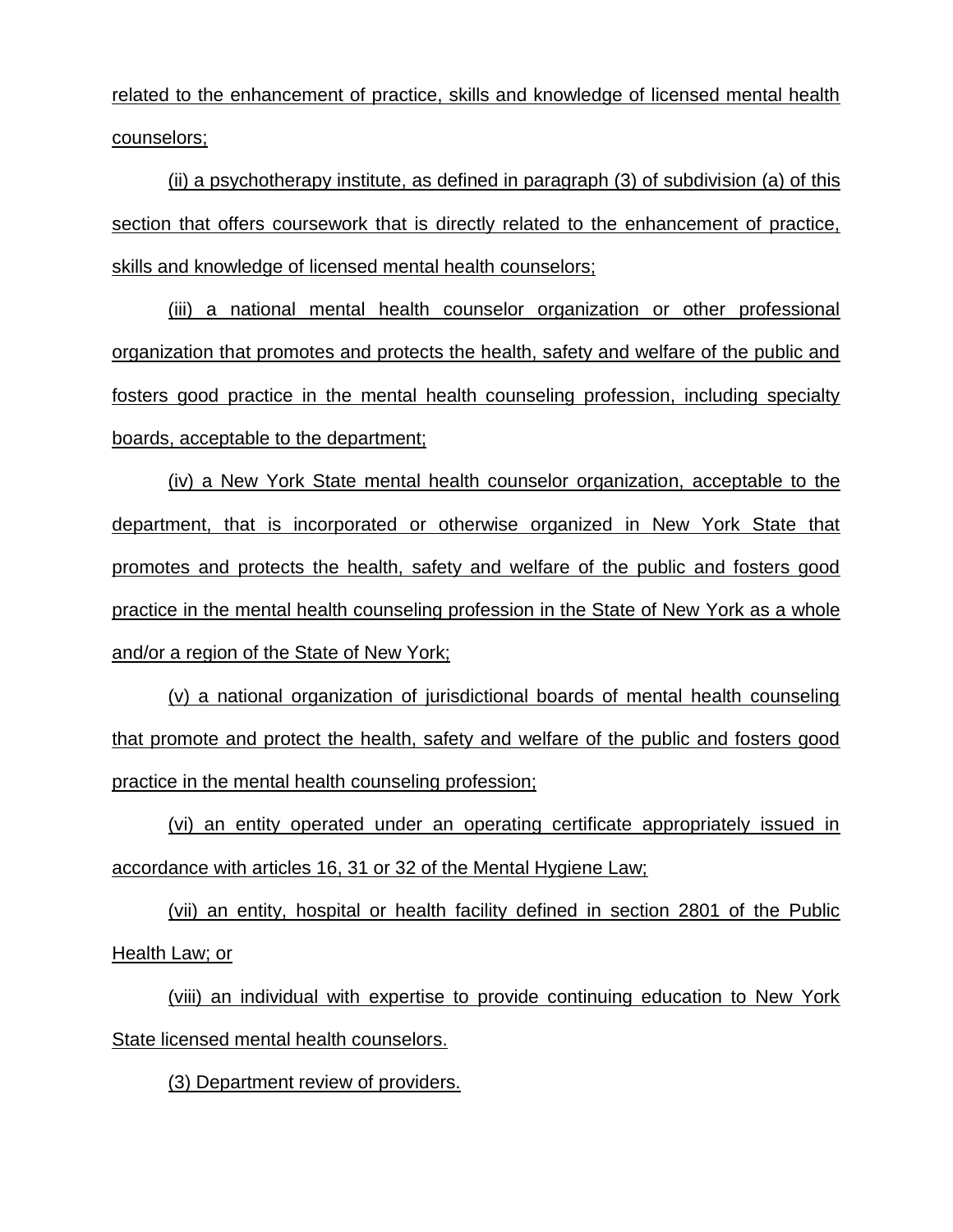(i) The department shall conduct a review of providers that apply for approval to offer continuing education to licensed mental health counselors.

(ii) An organization or individual desiring to offer continuing education shall submit, with the fee as set forth in subdivision (j) of this section, an application for advance approval as a provider at least 90 days prior to the date of the commencement of such continuing education that documents that the organization or individual:

(a) will offer courses of learning or self-study programs in one or more of the subjects prescribed for acceptable continuing education in subparagraph (i) of paragraph (2) of subdivision (c) of this section;

(b) is an organized entity or individual, included in paragraph (2) of this subdivision, including but not limited to an institution that offers a graduate program that leads to licensure in mental health counseling; or a national, State, or local mental health counseling organization; or a hospital, behavioral health program or program serving persons with developmental disabilities; or another entity that employs licensed mental health counselors and possesses the expertise to offer courses/educational activities; or an individual with expertise to provide continuing education to New York State licensed mental health counselors; or an organization desiring to provide continuing education to New York State licensed mental health counselors; or an organization that proposes to offer courses of learning or self-study programs to licensed mental health counselors; or an organized educational entity with expertise in mental health counseling education and practice; and that meets the requirements of this subdivision;

(c) provides course instructor(s) who are qualified to teach the courses which will be offered, including but not limited to: faculty of a licensed mental health counseling program offered by a higher education institution; or instructor(s) who are specially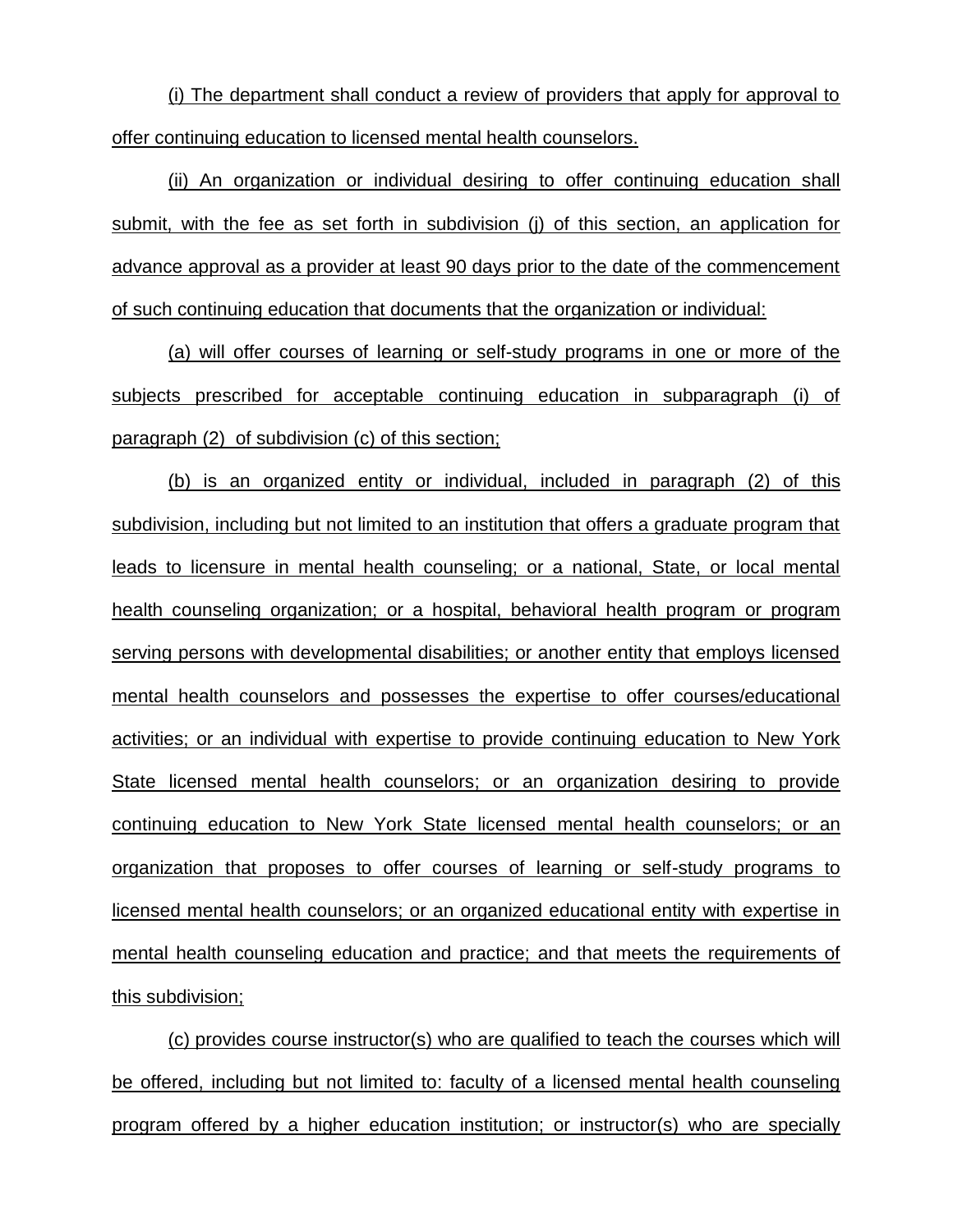qualified authorities in activities that are directed at developing and enhancing a licensee's practice as a licensed mental health counselor, as determined by the department with assistance from the State Board for Mental Health Practitioners, to conduct such courses;

(d) has a method of assessing the learning of participants, and describes such method; and

(e) will maintain records for at least six years from the date of completion of coursework, which shall include, but shall not be limited to, the name and curriculum vitae of the faculty or instructor(s), a record of attendance of licensed mental health counselors in the course if a course; a record of participation of licensed mental health counselors in the self-instructional coursework if self-instructional coursework; an outline of the course, date and location of the course, and the number of hours for completion of the course. In the event an approved provider discontinues operation, the governing body of such provider shall notify the department and shall transfer all records as directed by the department.

(iii) Providers that are approved by the department pursuant to the requirements of this paragraph shall be approved for a three-year term.

(iv) The department may conduct site visits of, or request information from, a provider approved pursuant to the requirements of this paragraph to ensure compliance with such requirements, and a provider shall cooperate with the department in permitting such site visits and in providing such information.

(v) A determination by the department that a provider approved pursuant to the requirements of this paragraph is not meeting the standards set forth in this paragraph shall result in the denial or termination of the approved status of the provider.